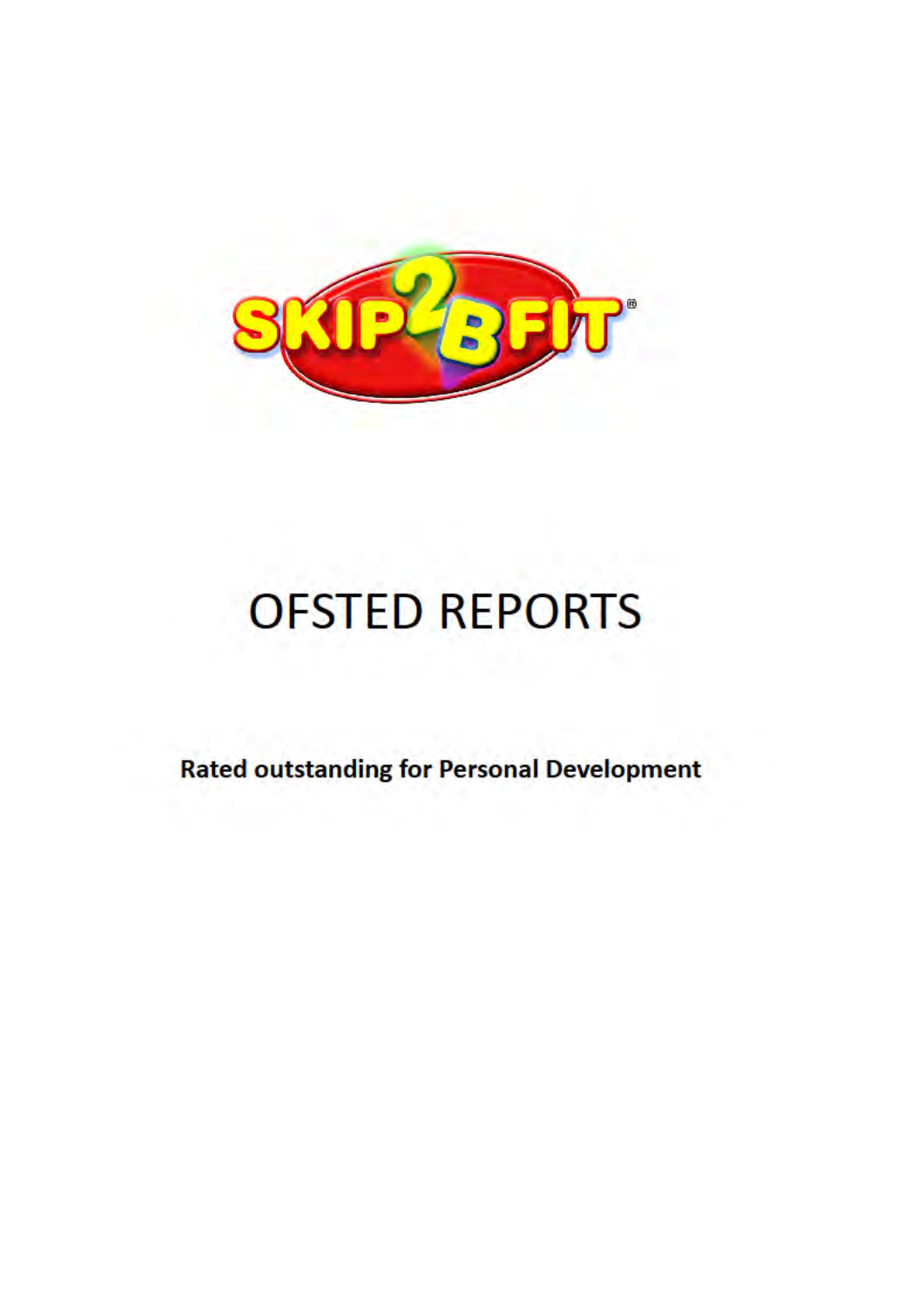

The YST Award winning skip2bfit programme is a unique way to raise the aspirations of children, in particular those of low ability, and give them the opportunity to shine.

The Skip2Bfit skipping ropes count the skips the children do when they do the 2 minute Skip2Bfit Challenge. This is done on a weekly basis, when they get one chance a week to beat their PB, using the ropes in our kitbags. The data is then taken from the ropes and recorded on the challenge charts as an ideal way to showcase the impact the data provides for your school.

To make Skip2Bfit a whole school impact, children are given a skip2bfit rope to keep in the school. The children are then made responsible for their own skipping rope. The rope should have their name written on it with a permanent marker pen and at the base of the rope their year group. The packaging from the ropes can be used as a colourful border for a classroom display. Over the year this works out at 2p per child per day to have their own skipping rope. This makes the programme more personalised as the ropes are adjustable and they are adjusted for each child's height, meaning they skip more safely and skip better.

The outcomes of this programme are;-

improved attendance in the school, improved behaviour improved learning in the classroom, improved collaboration in the playground as children compare their scores

This is a great opportunity for your children to succeed using the 2 minute skip2bfit challenge. They absolutely love the programme and in every school we go the playground is transformed into skipping as they practice all week to try and improve on their skipping score and at the same time without realising they are doing maths in a fun way working out their own scores. Skip2Bfit embeds resilience, perseverance and determination in a fun practical way. The data and evidence it creates is not possible with an ordinary skipping rope

The whole point of skip2bfit is to encourage children to take responsibility to be the best they can be. This is all about children understanding that **mindset is everything** and if the children try just that little bit harder and focus that little bit more, they can succeed. This comes out in the programme when the children fully understand that when they are fully focused they can succeed as the children constantly beat their PB and continue making progress. In the classroom teachers are constantly telling the child to focus but with skip2bfit, when they are doing the challenge, they are not talking, they are not looking around, they are focused on achieving their PB and when the children succeed, as they do in the 2 minute challenge, the children then experience the 'yes feeling' which can be seen in the case study at the back of the file. This case study was done on this programme in 2004 by a former LEA Advisory head, Heidi Taylor.

I hope that you will consider embedding this as a whole school initiate, to really motivate your children in unique way to be the best you can be.

In this file are some reports from OFSTED showing the impact of skip2bfit and how it helped a school to be rated **outstanding for Personal Development, Behaviour and Welfare**. Skip2bfit is a very unique way to really close the gap for children whose parents would not necessarily buy their children a skipping rope. As a whole school impact every child is included and every child is motivated to raise their aspirations to succeed. I do hope you consider this fun approach to raising standards and inspiring children to succeed and use Skip2Bfit to clearly evidence the impact of the use of your PE & School Sport Premium.

Finally Skip2Bfit is not about trying to beat somebody else it is about being a better version of you, as the children are challenging themselves to improve.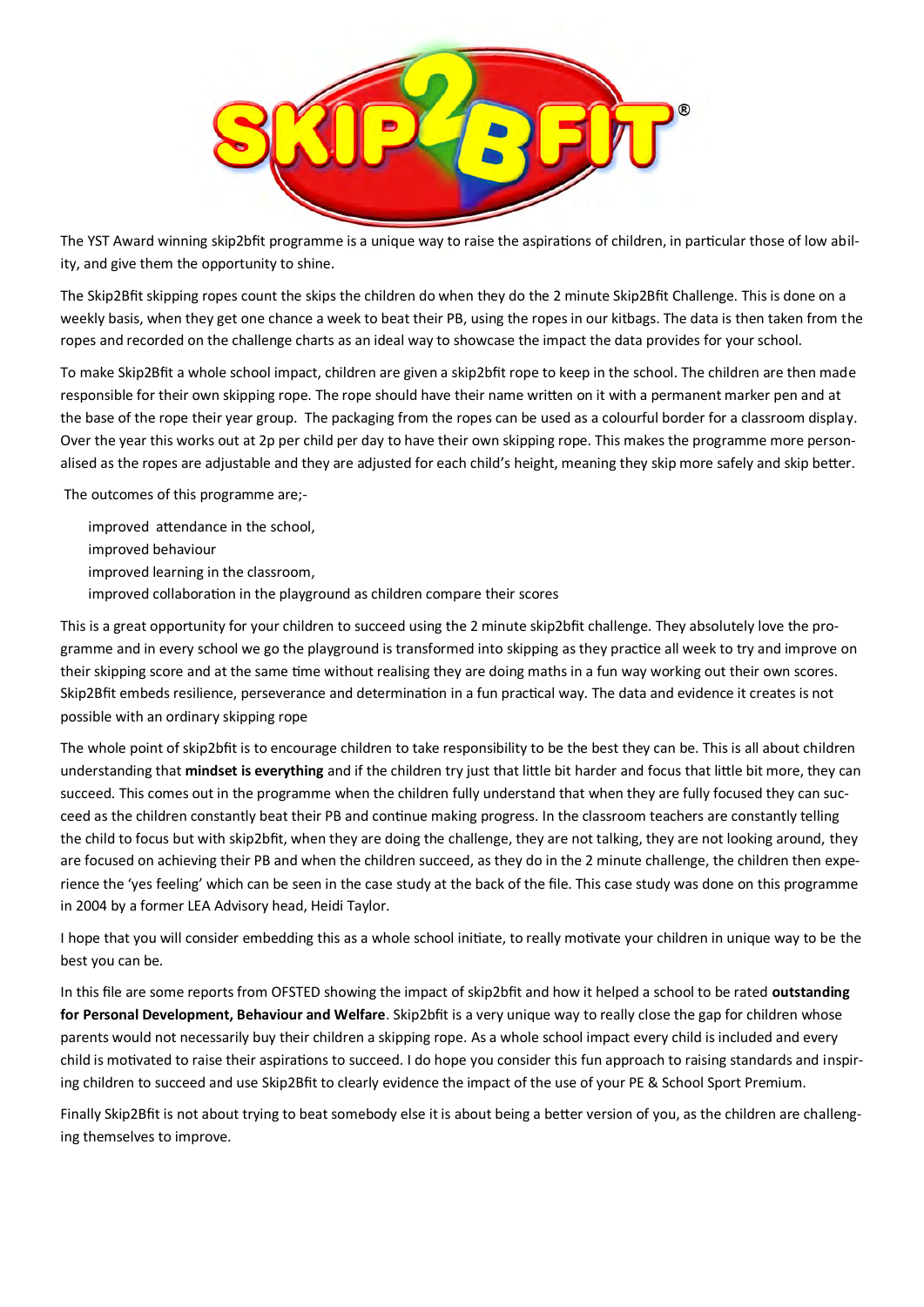

## Our Lady and St Rose of Lima Catholic **Primary School**

Gregory Avenue, Weoley Castle, Birmingham B29 5DY

| <b>Inspection dates</b><br><b>Overall effectiveness</b> | 3-4 February 2016<br>Good |
|---------------------------------------------------------|---------------------------|
|                                                         |                           |
| Quality of teaching, learning and assessment            | Good                      |
| Personal development, behaviour and welfare             | Outstanding               |
| Outcomes for pupils                                     | Good                      |
| Early years provision                                   | Good                      |
| Overall effectiveness at previous inspection            | Requires improvement      |

#### Summary of key findings for parents and pupils

#### This is a good school

- Strong leadership and good governance is moving Pupils' physical fitness is strongly promoted. The this school forwards at a rapid pace.
- Achievement has improved significantly in Key Stage 2 since the previous inspection and leaders have addressed all of the issues raised.
- All pupils, including disadvantaged pupils, the most able, disabled pupils and those who have special educational needs, achieve well.
- Teaching in upper Key Stage 2 and that provided by senior leaders for targeted groups is outstanding. As a result, pupils make rapid progress and standards at the end of Year 6 in 2015 were well above average.
- Lessons are exciting and fun. Teachers carefully plan activities at the right level for all groups. High levels of challenge are presented.
- two-minute daily fitness challenge has aided pupils' health and well-being. This contributes to good levels of attendance, which is above average.
- Pupils' personal development, behaviour and welfare is outstanding. Pupils are very respectful and polite and they demonstrate exemplary attitudes to learning.
- Children make good progress in the early years because teaching is good and it is well managed.
- Vibrant displays throughout the school add to the stimulating learning environment.
- Governors are very knowledgeable. They provide  $\blacksquare$ a good balance of challenge and support and are fully involved in school life.
- Rates of progress in early years and Key Stage 1 are not as rapid as in Key Stage 2.

It is not yet an outstanding school because

- Teachers do not always ask pupils questions which make them think hard or enable them to explain their answers.
- Disadvantaged pupils are not yet reaching the same standards as others in the school.
	- Leaders do not always collect enough evidence to support their judgements of children's starting points in the early years.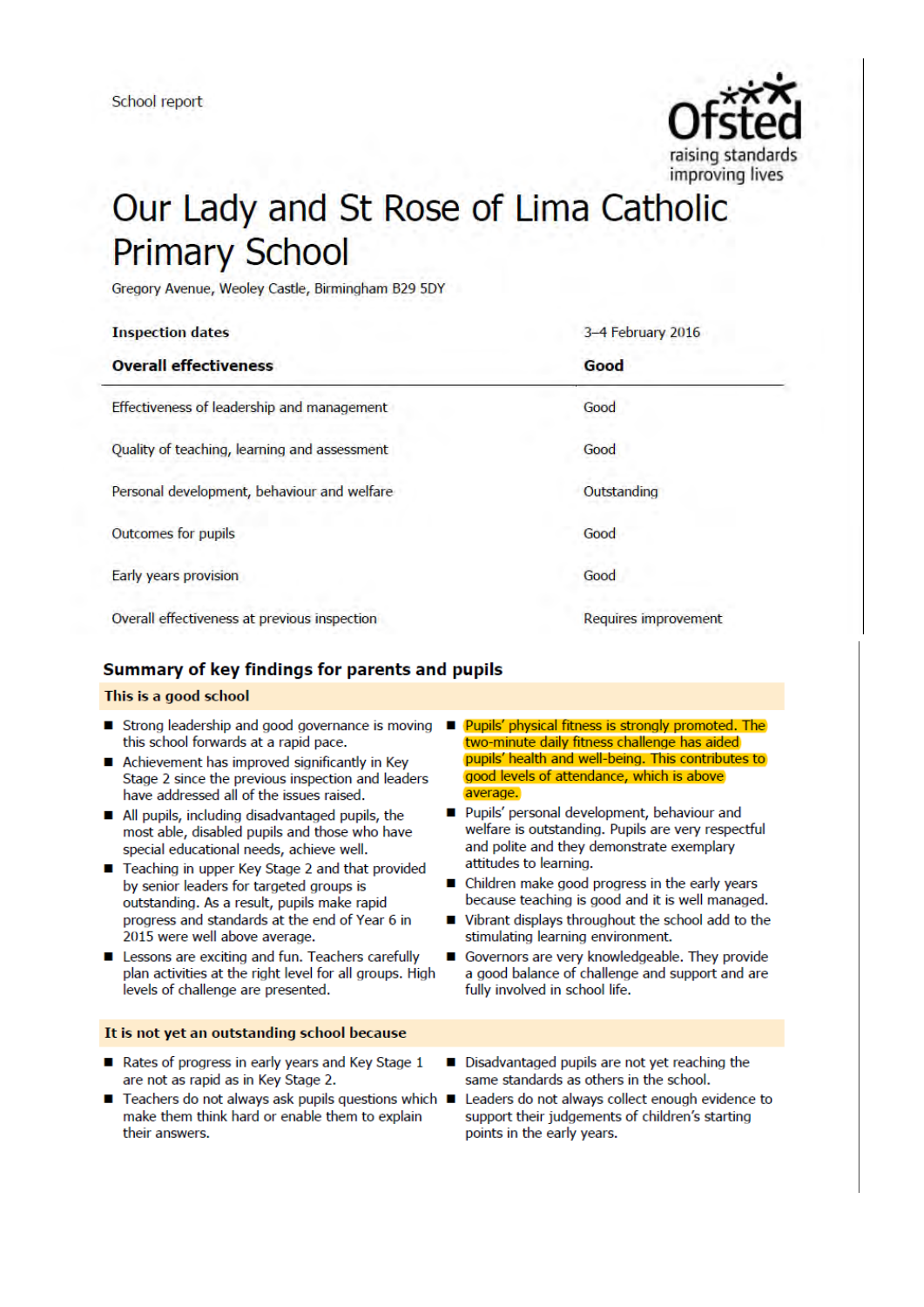

### **Inspection judgements**

#### **Effectiveness of leadership and management** is good

- The focused and determined leadership of the headteacher has ensured that all previous key issues have been fully addressed. She has set a clear and ambitious direction for the school. As a result, the quality of teaching is increasingly outstanding and standards are rising rapidly at the end of Key Stage 2.
- Leaders have made good appointments and successfully created a united staff team. Teachers are very committed to improving their practice and staff morale is high. All adults promote a culture of excellent behaviour and highly positive attitudes to learning.
- Senior leaders know their school very well and their evaluations are precise and honest. Improvement plans are sharply focused on the most important priorities and these are evaluated on a regular basis.
- Teachers and support staff are held fully to account. Challenging targets are set which are related to the school's current improvement priorities. Training is provided to ensure staff have the skills and knowledge needed to carry out their roles and duties effectively. This includes safeguarding training.
- Those who are new to teaching are well supported in order to quickly gain the skills and knowledge needed to demonstrate the high-quality teaching expected.
- The monitoring of the quality of teaching and pupils' progress is very comprehensive. Leaders regularly check the quality of teaching through lesson observations, looking at pupils' books and scrutinising any data collected. They check the progress made by all groups of pupils regularly in order to pinpoint precisely where additional support is needed. Any additional support provided is also checked.
- Subject and phase leaders play a full role in checking on the quality of teaching. They lead training for staff and also attend external courses to make sure their own skills and knowledge are kept fully up to date. The new curriculum has been fully implemented and a method of assessing pupils without levels has been successfully introduced. Teachers are accurate in their assessments and these are validated by external consultants and local schools who work in partnership with Our Lady and St Rose of Lima.
- Good links are made between subjects to develop literacy and numeracy skills. Science is taught regularly and pupils carry out experiments which expand their enquiry skills. Interesting topics foster pupils' historical and geographical knowledge. A wide range of clubs, visits and visitors enrich the curriculum and add to pupils' enjoyment of school, for example the recent cartoonist visit.
- Leaders strongly promote pupils' spiritual, moral, social and cultural development. Pupils are taught to appreciate and respect those from different backgrounds and with different beliefs. Pupils from other countries are warmly welcomed and quickly learn to speak English. Pupils have a good understanding of British values. In describing democracy one Year 6 pupil wrote: 'we are lucky because we can choose and elect our leaders, some countries can't.' Through good teaching and the promotion of Catholic virtues and values, pupils are well prepared for life in modern Britain.
- Leaders have taken steps to make sure that disadvantaged pupils make as much progress as other pupils in the school. The pupil premium is used to good effect to provide good-quality teaching and support for targeted pupils and their families, including support from an attendance and family support worker. As a result, these pupils achieve well and reach standards which are above others nationally. While disadvantaged pupils make good progress, published data and schools' own information show that they do not reach the same standards as others in the school, despite having the same starting points.
- The sports premium has been used well to create a sports cluster with six other local primary schools and to employ a cluster coordinator, a 'sports and well-being improvement champion'. As a result, staff have increased confidence and knowledge in teaching physical education and large numbers of pupils take part in competitive and fitness activities. The daily two-minute challenge ensures all pupils have daily exercise. for example skipping, boxing or basketball. Pooling funding with other local schools has enabled the sports premium to be spent effectively and create economies of scale.
- Leaders have worked hard to build positive relationships with parents and address previous concerns. They collect their views regularly through questionnaires and provide workshops which help parents support their children with homework. As one parent wrote, 'I believe the home-school learning link to be very strong.' Of those who responded to the online questionnaire, the very large majority have positive views and would recommend the school to others. Most feel their children are safe and happy.
- The local authority has commissioned Birmingham Education Partnership to provide support. This has been very valuable and utilised to good effect by the school. Advisers have helped improve early years, supported the creation of an assessment system without levels and focused on improving writing in Key

Inspection report: Our Lady and St Rose of Lima Catholic Primary, 3-4 February 2016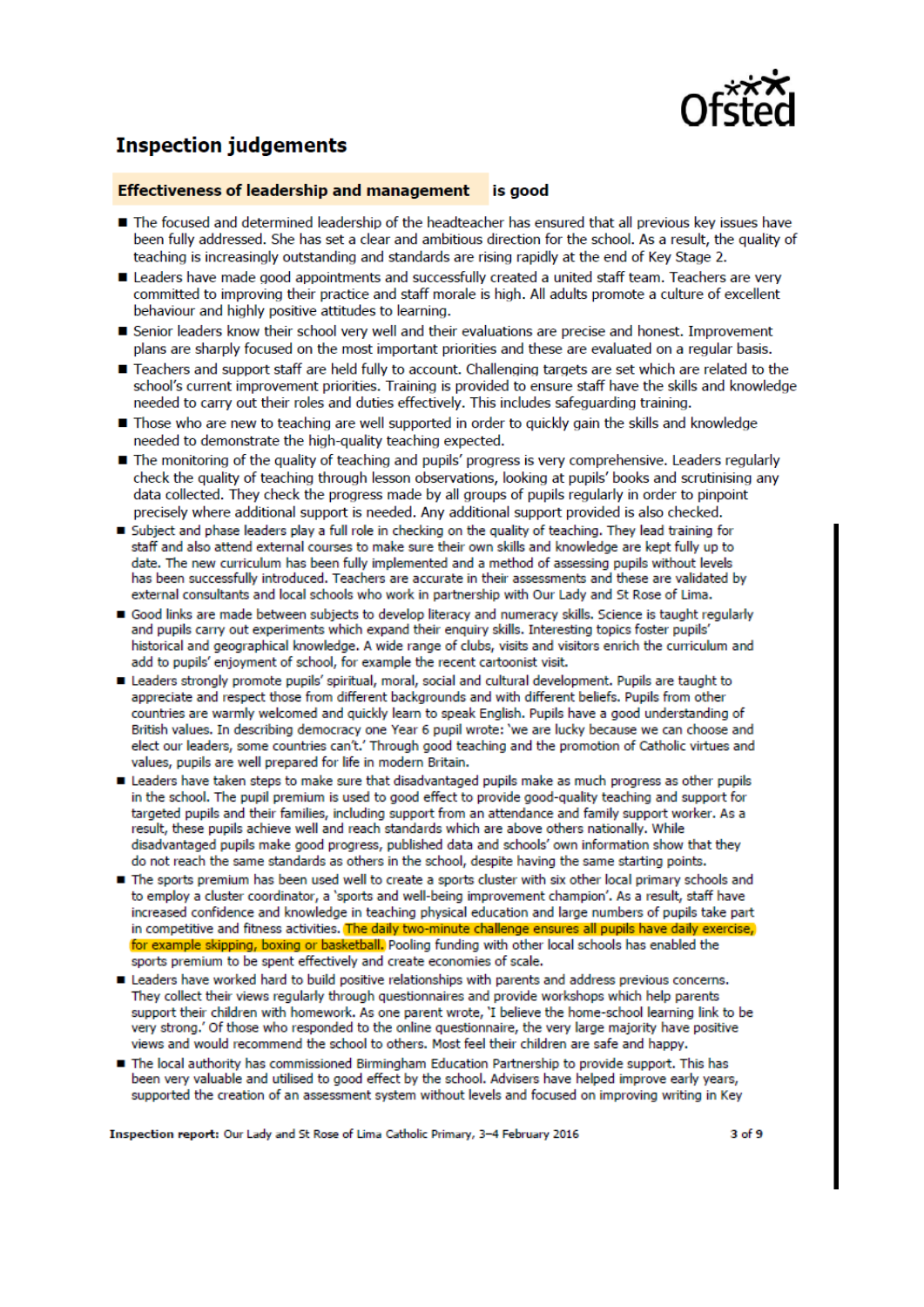

Marking is used purposefully to extend pupils' learning. Teachers add helpful comments to show pupils how to improve. The school's policy is applied consistently and fully understood by pupils. Pupils respond to the advice or tasks given using green pen so that teachers can quickly see that pupils have taken note.

#### Personal development, behaviour and welfare is outstanding

#### Personal development and welfare

- The school's work to promote pupils' personal development and welfare is outstanding.
- Pupils are confident and proud of their achievements and their school. They contribute towards maintaining the tidy and well-organised environment by looking after their belongings and not dropping litter. They understand the importance of a healthy lifestyle and enthusiastically take part in the daily two-minute fitness challenge.
- Older pupils are caring and supportive to younger pupils. They are keen to take on additional roles demonstrating their maturity and responsible attitudes. For example, pupils apply to become 'charity champions' to raise money for a chosen charity. Elections are also held for school ambassadors, school council and Eco committee members.
- Disabled pupils and those who have special educational needs show good levels of determination in tasks set. Support is always on hand to help them if they get stuck. Very high levels of concentration are also evident in the early years, where children become absorbed in the variety of activities on offer.
- pupils feel safe and know how to keep themselves safe as a result of practising safety routines, such as fire drills, and being taught about potential dangers. Pupils have an excellent understanding of computer safety and know that they should not disclose personal information.
- Pupils have a very good knowledge about different types of bullying, including cyber bullying. Those spoken to were adamant that bullying does not happen in their school. Where low-level incidents occur, they are confident that, if reported, these are dealt with quickly by adults.
- Breakfast club provides a valuable resource for parents and pupils. Pupils eniov the food provided and the range of games and activities provided by staff. It prepares pupils well for the day ahead and their learning.

#### **Behaviour**

- The behaviour of pupils is outstanding.
- publis' excellent conduct and readiness to learn reflect the high expectations placed upon them by leaders, teachers and support staff. Pupils work enthusiastically in lessons and this contributes to their good progress. Good levels of respect are shown to adults and other pupils.
- Pupils, parents and staff who expressed their views agree that behaviour is consistently good. Pupils behave very well in lessons and around school. They are well mannered and everyone is made to feel welcome. Pupils know and follow the school rules. They are keen to earn house points for their team in order to win the Friday fun afternoons.
- School leaders keep a detailed record of any incidents which occur. Records checked show that pupils are asked to reflect on their behaviour and how they will modify this. Parents are also asked to sign to show they are aware of the incident and agree with the actions taken. Each class has a behaviour book which moves up the school with the pupils. This allows leaders to analyse trends and patterns over time. This highly efficient system ensures that behaviour remains outstanding.
- Pupils are very keen to come to school and rarely miss a day. As one parent wrote, 'my daughter doesn't stop talking about the school day from pick up to bedtime.' An attendance officer keeps a close check on those who are persistently absent and follows these up swiftly. As a result, attendance is above average over time.

#### **Outcomes for pupils**

are good

- Pupils make good progress from their starting points. In 2015, standards were average at the end of Key Stage 1 but well above average at the end of Key Stage 2. Pupils who left Year 6, including those who were disadvantaged, made outstanding progress in reading, writing and mathematics.
- School's own information and work in pupils' books shows that current pupils are making good progress across a range of subjects. Effective teaching and targeted support for individuals and groups is leading

Inspection report: Our Lady and St Rose of Lima Catholic Primary, 3-4 February 2016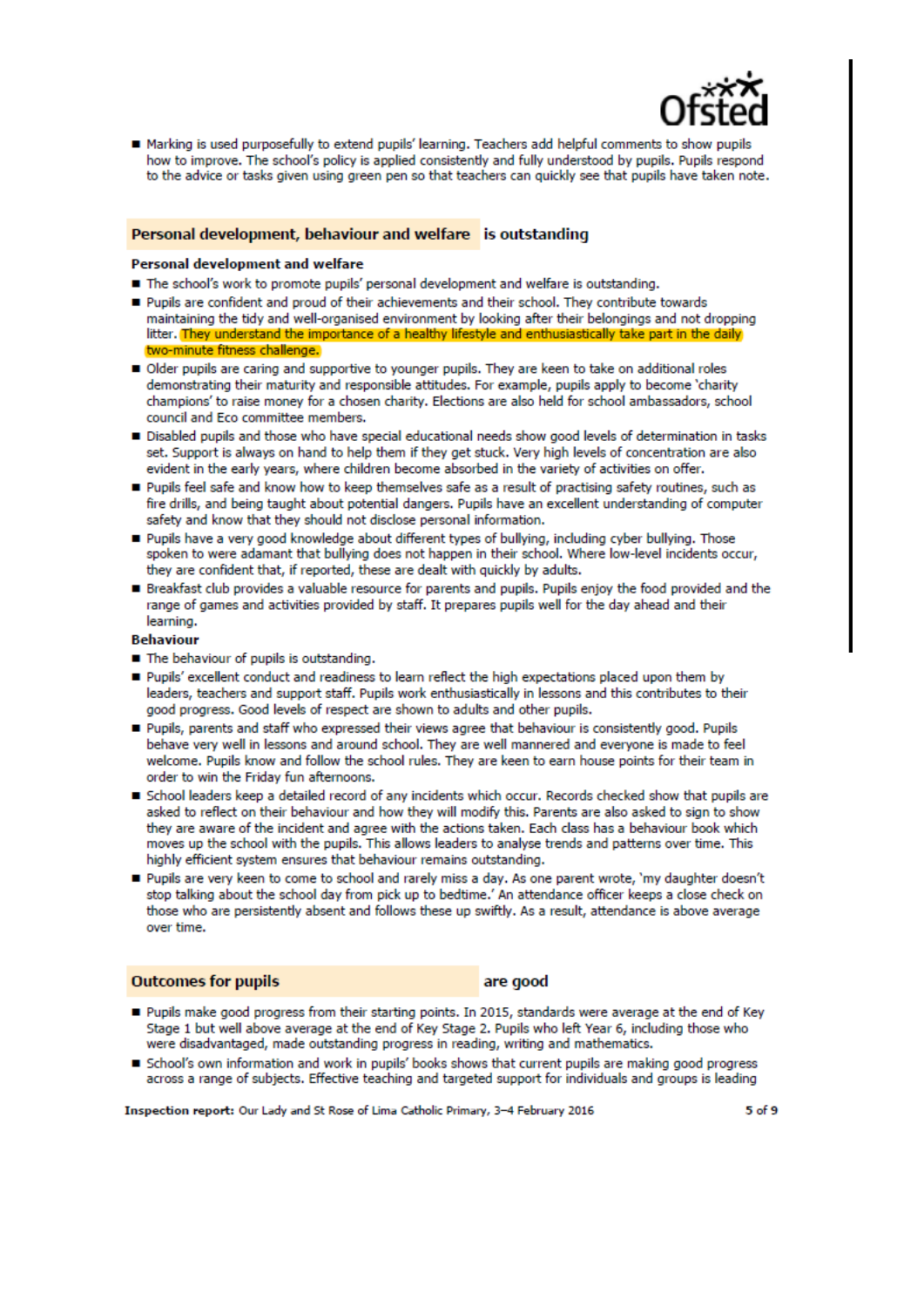

- Pupils' self-assurance is developing well. High aspirations permeate the school and as a result pupils are growing in confidence. Leaders have sensibly had a watchful eye on developing pupils' resilience for national and county tests. As a result of leaders' actions, pupils are now better equipped to sit these tests. This year a significantly higher proportion of pupils passed the Kent Test (11 plus) than in previous years. Leaders also ensured that Year 6 pupils were well prepared for their recent statutory tests.
- The school is highly adept at supporting pupils who join the school after the beginning of the school year. Many arrive speaking little or no English. These pupils settle in quickly and are welcomed and accepted by the whole school community.

#### **Behaviour**

- The behaviour of pupils is good. Leaders and staff skilfully and effectively model the school's high expectations for behaviour. As a result, pupils understand how to behave well.
- Pupils are polite, friendly and respectful of adults and each other. They demonstrate this by holding doors open for adults and visitors and showing good manners at all times.
- Play and lunchtimes are supervised well with healthy activities available for pupils to take part in. For example, many key stage 2 pupils were observed intently practising their skipping for the weekly Friday skipping competition.
- The school is a calm orderly environment. Pupils conduct themselves well in lessons and respond positively to teachers' high expectations for behaviour and learning. Pupils demonstrate high levels of effort and take great pride in their work. Work in their books reflects the high standards teachers set for them. Occasionally in lessons, where teaching lacks challenge or slows in pace, some pupils lose concentration.
- Leaders have given careful consideration to the needs of all pupils. The 'learning zone' offers appropriate support to highly vulnerable pupils and is used effectively to help a small number of pupils successfully self-manage their behaviour.
- Pupils enjoy coming to school. Overall attendance has improved when compared with the same period last year. Attendance for groups of pupils, such as those who have SEN and/or disabilities and disadvantaged pupils, shows a marked improvement. The school provides highly individualised and intensive support for those pupils whose attendance is low. Parents increasingly trust the school to care for their children. Pupils are incentivised to be in school on time by an appropriate balance of rewards and celebrations. The school rightly takes a firm line on unauthorised holidays and absences. Despite this improvement, attendance remains below the national average, and leaders recognise the need to continue the good work they have already put in place.

#### **Outcomes for pupils**

#### Good

■ Children in the early years make good progress from their starting points. In 2017, the proportion of children achieving a good level of development rose from the previous year, although this remains just below the national average.

Inspection report: Kings Farm Primary School, 22-23 May 2018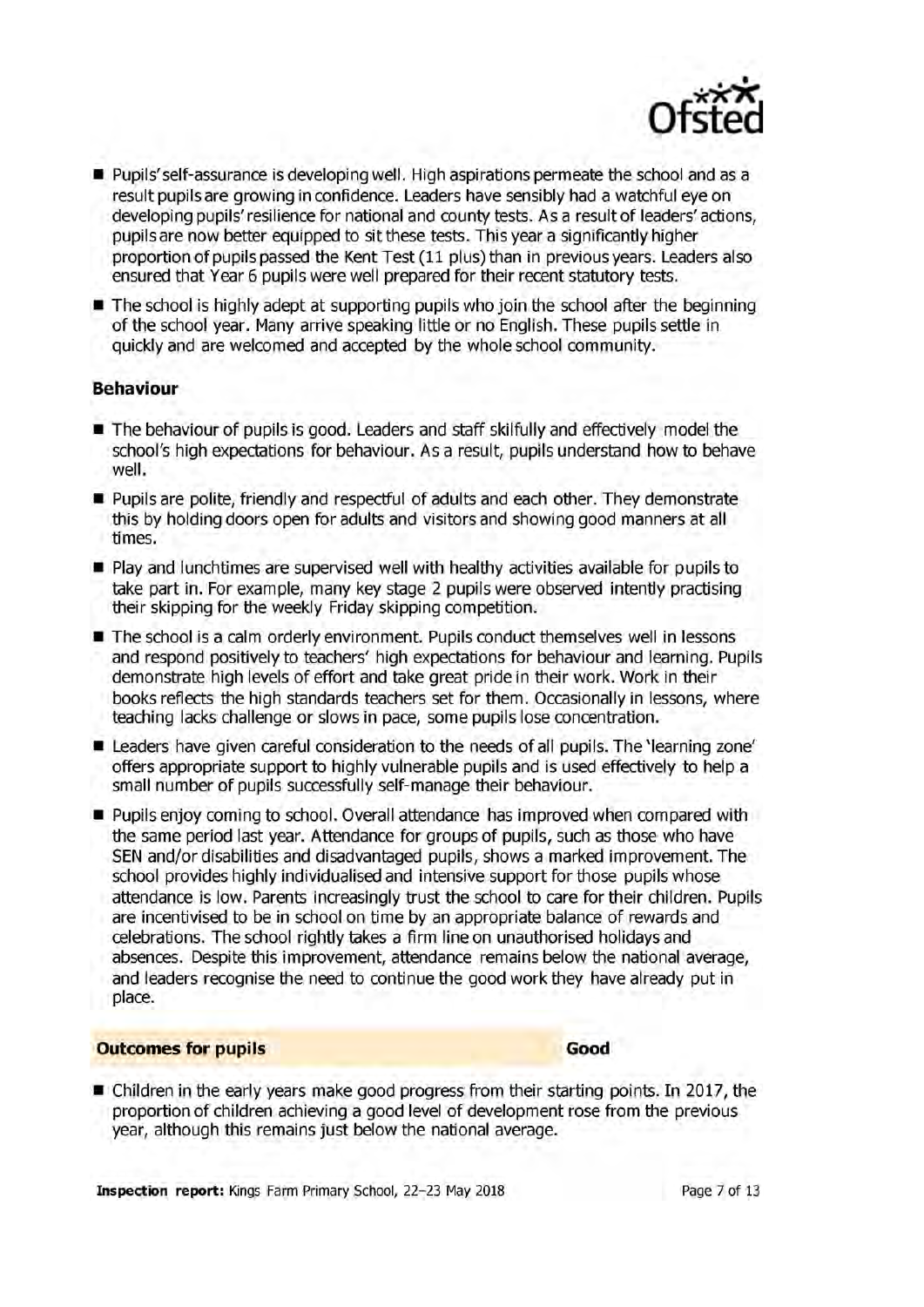

these actions is seen through the good progress made by the small numbers of disadvantaged pupils across school, including the most able disadvantaged.

- The physical education and sports funding has been used well. Sports coaches have delivered lessons in school and delivered after-school sports clubs. Professional development has been provided to staff, such as in teaching dance, and there has been an increased participation in local schools' competitions. The school's sports leader has effectively addressed pupils' levels of fitness through special events, such as 'skip to be fit', and including an after-school session for parents.
- Pupils who have special educational needs and/or disabilities are supported well. Their individual needs are identified early, and their progress, which is largely good, is tracked accurately. Each pupil has an individualised 'my plan' to support their needs and development. Consequently, the special educational needs funding is used effectively by leaders.

#### Governance of the school

- Governors are earnest and forthright about school improvement and bring a range of appropriate professional skills and experience to the school. The governors rigorously challenge and investigate the actions of leaders, while also offering good support. They have played an important role in driving forward school improvements and eradicating weaknesses.
- Leaders are held to account for the quality of teaching, learning and assessment, as well as for the quality of outcomes for pupils seen in statutory tests and school data. They have an accurate and incisive view of the school's strengths and weaknesses from first-hand experience, participating in monitoring activities alongside senior leaders. Governors are passionate to see all pupils fulfil their true potential.

#### **Safeguarding**

- The arrangements for safeguarding are effective.
- The school has a tangible ethos that is positive and caring, putting the welfare and well-being of each pupil at the heart of all that it does. This is clearly seen in the friendly, happy and confident manner of the pupils in Moorside Junior School.
- Policies, procedures and records are of high quality and up to date. Summary records of concern are comprehensive and detail timescales and actions. All staff are appropriately trained and have access to well-written policies and quidance. As a result. they have a secure understanding of their individual responsibilities for safeguarding.
- The long-established culture of keeping pupils safe remains evident. Leaders ensure that a mind-set of safeguarding is embedded among all staff and leave no stone unturned in their duty to keep pupils safe.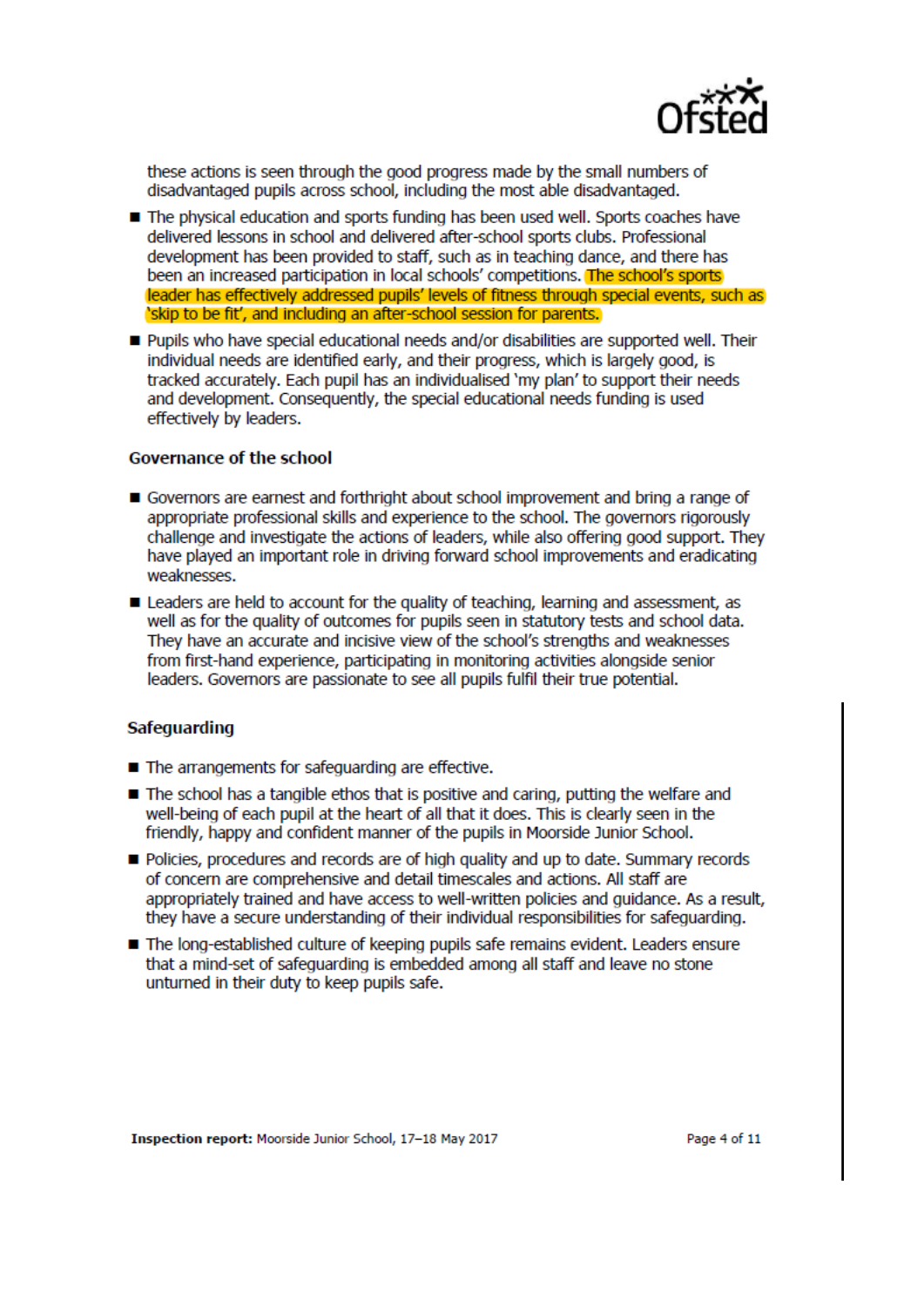for them.

Pupils make good progress in physical development, in staying fit and healthy because primary sport funding is used well to support their health and well-being. This was seen for example. during lunchtime when many pupils' were enjoying skipping and exercising vigorously as a result of the initiative to encourage skipping to stay healthy.

The quality of teaching is good

- Teaching has improved since the previous inspection and is now good, including in English and mathematics. Most lessons seen across the school were good or better and in these lessons teachers promote enthusiasm for learning. Teaching in the Early Years Foundation Stage is often outstanding.
- Pupils work well together and are thoroughly absorbed in learning. They usually develop new knowledge and skills quickly because teachers' questioning is pertinent and shows a good knowledge of how well pupils are learning.
- Pupils apply the basic skills of communication, literacy and numeracy across a range of subjects, such as religious education, history, science and cooking because these are well taught and teachers include the development of these skills in well-planned lessons.
- Pupils' progress is checked each half term by the school and any weaknesses in learning are identified so that new remedies and extra support can be arranged. Pupils generally know how well they are doing through feedback in lessons and in marking where they are told how to improve their work.
- Disabled pupils and those with special educational needs, and those at an early stage of learning English, make good progress because teaching assistants break tasks down into smaller steps, carefully explain the meaning of any technical language and clarifying their misunderstandings. They provide equally good support for learning to enable pupils who are eligible for pupil premium funding and those who enter the school other than at the usual times of admission to catch up with their classmates.
- Teaching in the specialist resource base is good because all adults work well together to ensure every pupil understands the task. They articulate instructions clearly and explain difficult words or ideas by using examples. Adults continuously check and record the small steps of progress pupils make. Consequently all pupils remain focused on their learning and make good progress
- Very occasionally in lessons which require improvement, the learning of a few pupils with different abilities slows because the work is too easy for them. In these lessons, adults sometimes do not check pupils' learning frequently enough so miss opportunities to give them harder work to do.
- Pupils are not always encouraged to develop their use of English grammar punctuation and spelling in their written work. Occasionally, teachers do not correct pupils' spellings, punctuation or grammar and do not comment on untidy work.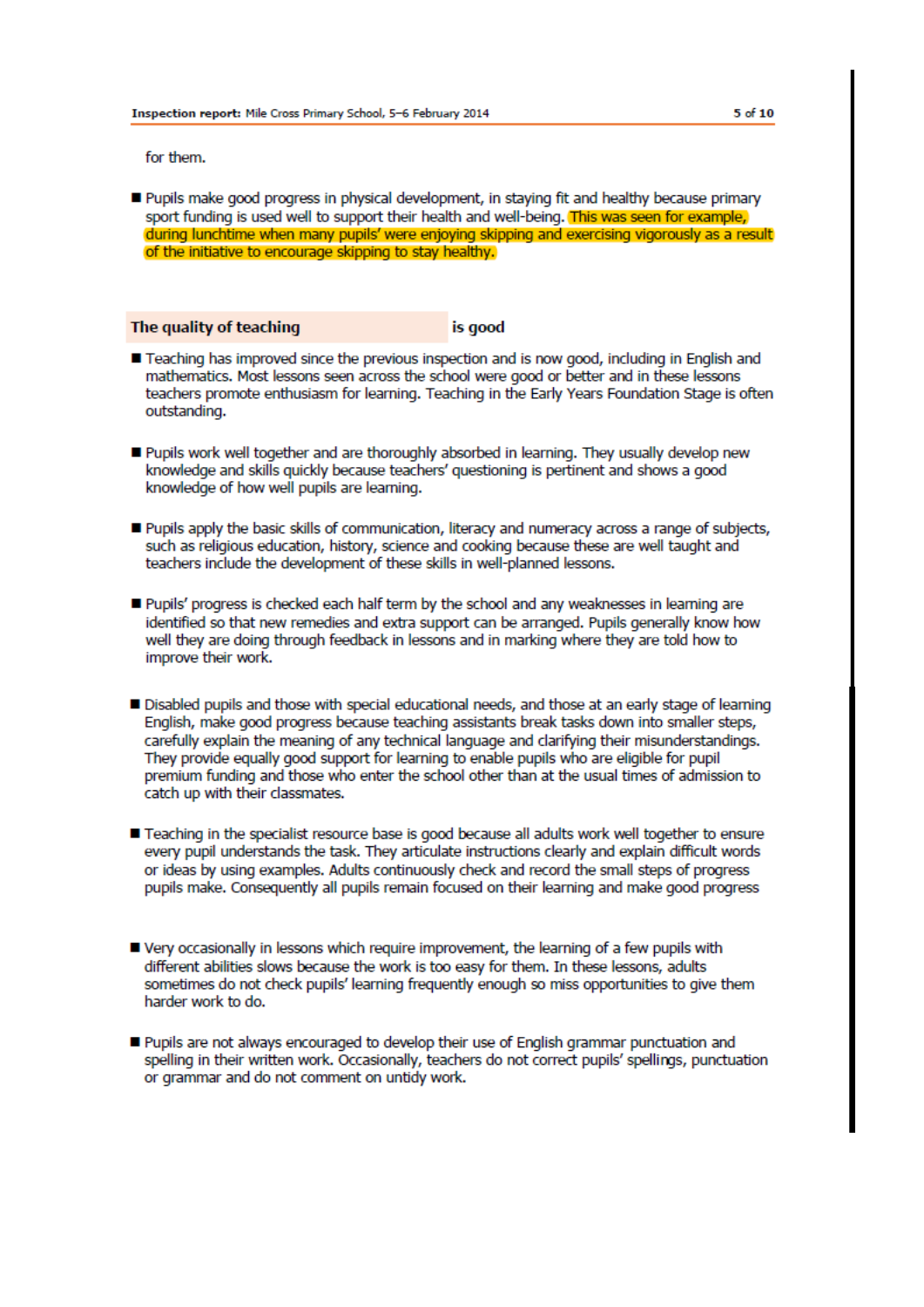#### **Personal development and well-being**

#### Grade: 2

Pupils respond well to the many opportunities on offer to participate in physical activities, whether programmes such as Skip2BFit, regular lessons or after-school sports clubs. Their understanding of what makes for a healthy diet is increasing, helped along by growing their own vegetables in a class plot. Significant improvements in pupils' behaviour reflect their greater moral awareness and self-discipline. This has resulted in a calm working atmosphere throughout the school and very positive attitudes to learning. However, there are still a few pupils who find it hard to meet the school's high expectations. Pupils are sensitive to the needs of others and most show respect for both adults and other pupils. There is a high degree of racial harmony and acceptance of each other's differences. The successful integration of deaf and hearing pupils greatly enhances all pupils' personal development. It was particularly uplifting to observe the whole school singing and signing a song in collective worship. Pupils play a full and active part in the school as well as contributing to local community projects and developing an excellent understanding of their place in the world.

#### **Quality of provision**

#### **Teaching and learning**

#### **Grade: 2**

Teachers' high expectations of every pupil are evident in the way they tailor learning to their particular needs, building in a degree of challenge that extends their knowledge and understanding. Skilful questioning encourages pupils to think for themselves and explain their reasoning. Lessons move at a good pace and incorporate a good range of practical 'hands-on' activities that suit the different ways that pupils learn. Effective use of regular assessments helps teachers to keep track of pupils' learning and to ensure each lesson builds methodically on the last. Teachers explain clearly to pupils the purpose of each lesson and are beginning to involve them more effectively in assessing their own progress. Many pupils know and use their personal targets, although these are not always expressed in language they can fully understand. There are some very good examples of teachers' marking that clearly shows pupils how to improve their work, but this is not yet consistent in all classes.

#### **Curriculum and other activities**

#### Grade: 2

The school is continually refining and enhancing its curriculum to meet the diverse needs of its pupils. Recent changes in staffing and organisation mean that this is still work in progress. Carefully planned cross-curricular themes interest and engage pupils in learning through a wide variety of first-hand, practical experiences. There is a major focus on enhancing pupils' speaking and listening skills in order to improve their writing. Role-play areas in every classroom are designed to help pupils write more imaginatively. Some Year 6 pupils explained how dressing up helped them to 'get inside and think like' the characters. Their written work had clearly benefited from this approach. Pupils enjoy a good range of popular lunchtime and after-school clubs. The school broadens their horizons through visits to places many have never been to before, such as a trip to France for older pupils who were studying the Second World War. Teachers make effective use of the local area to make learning relevant to pupils' lives. The curriculum reflects the cultural diversity of the school and local communities through celebrating festivals and encouraging pupils' appreciation of a wide range of art, music and literature.